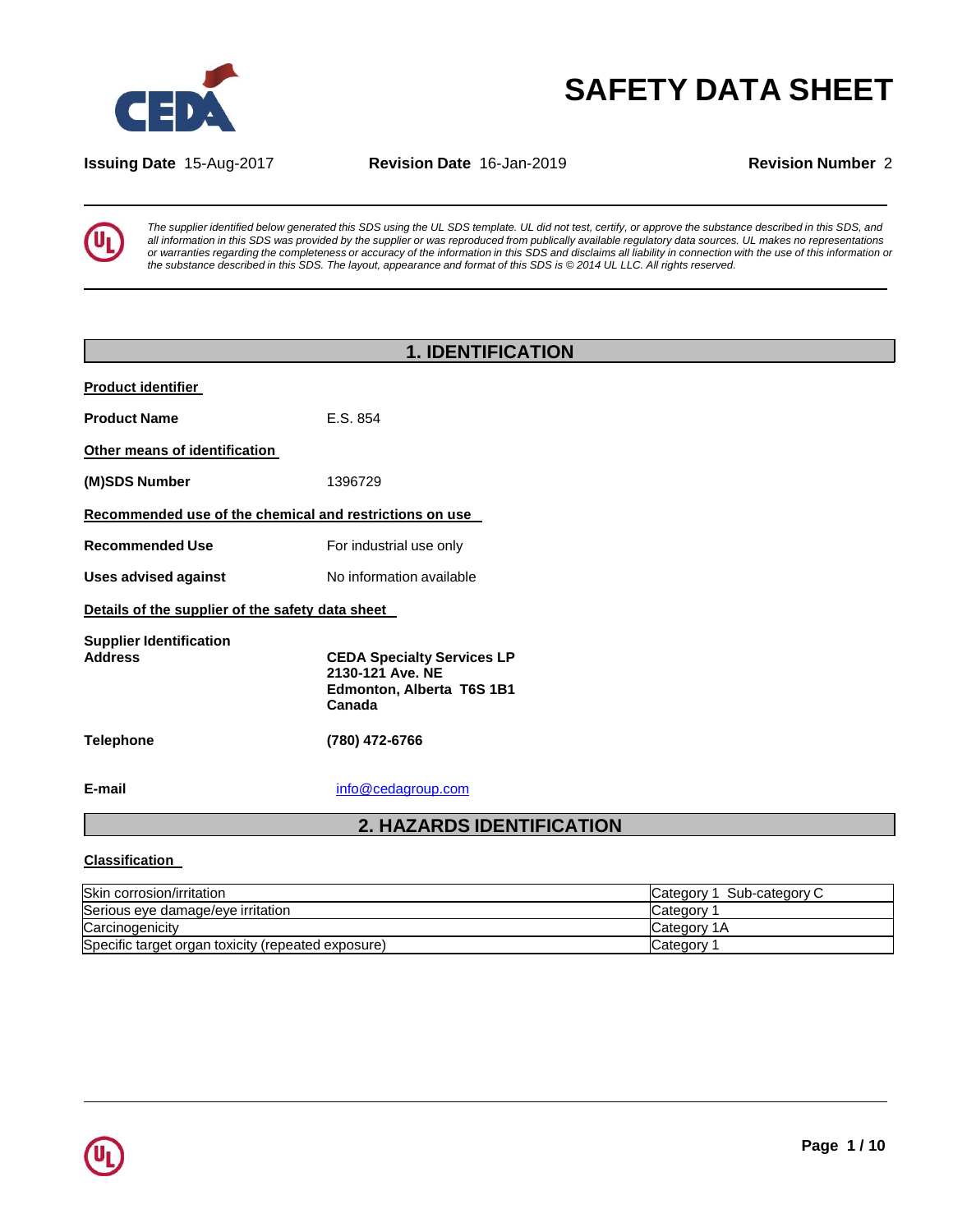**Appearance** Brown **Physical state** Paste / Gel **Odor** Slight

.

#### **GHS Label elements, including precautionary statements**

#### **Danger**

#### **Hazard statements**

Causes severe skin burns and eye damage May cause cancer Causes damage to organs through prolonged or repeated exposure



#### **Precautionary Statements - Prevention**

Obtain special instructions before use

Do not handle until all safety precautions have been read and understood Wear protective gloves/protective clothing/eye protection/face protection

Do not breathe dust/fume/gas/mist/vapors/spray

Wash face, hands and any exposed skin thoroughly after handling

Do not eat, drink or smoke when using this product

#### **Precautionary Statements - Response**

IF exposed or concerned: Get medical advice/attention

#### **Eyes**

IF IN EYES: Rinse cautiously with water for several minutes. Remove contact lenses, if present and easy to do. Continue rinsing **Skin**

IF ON SKIN (or hair): Take off immediately all contaminated clothing. Rinse skin with water/ shower

Wash contaminated clothing before reuse

#### **Inhalation**

IF INHALED: Remove person to fresh air and keep comfortable for breathing

Immediately call a POISON CENTER or doctor/physician

#### **Ingestion**

IF SWALLOWED: Rinse mouth. DO NOT induce vomiting

#### **Precautionary Statements - Storage**

Store locked up

#### **Precautionary Statements - Disposal**

Dispose of contents/container to an approved waste disposal plant

#### **Other information**

May be harmful if swallowed

#### **3. COMPOSITION/INFORMATION ON INGREDIENTS**

#### **Substance**

Not applicable.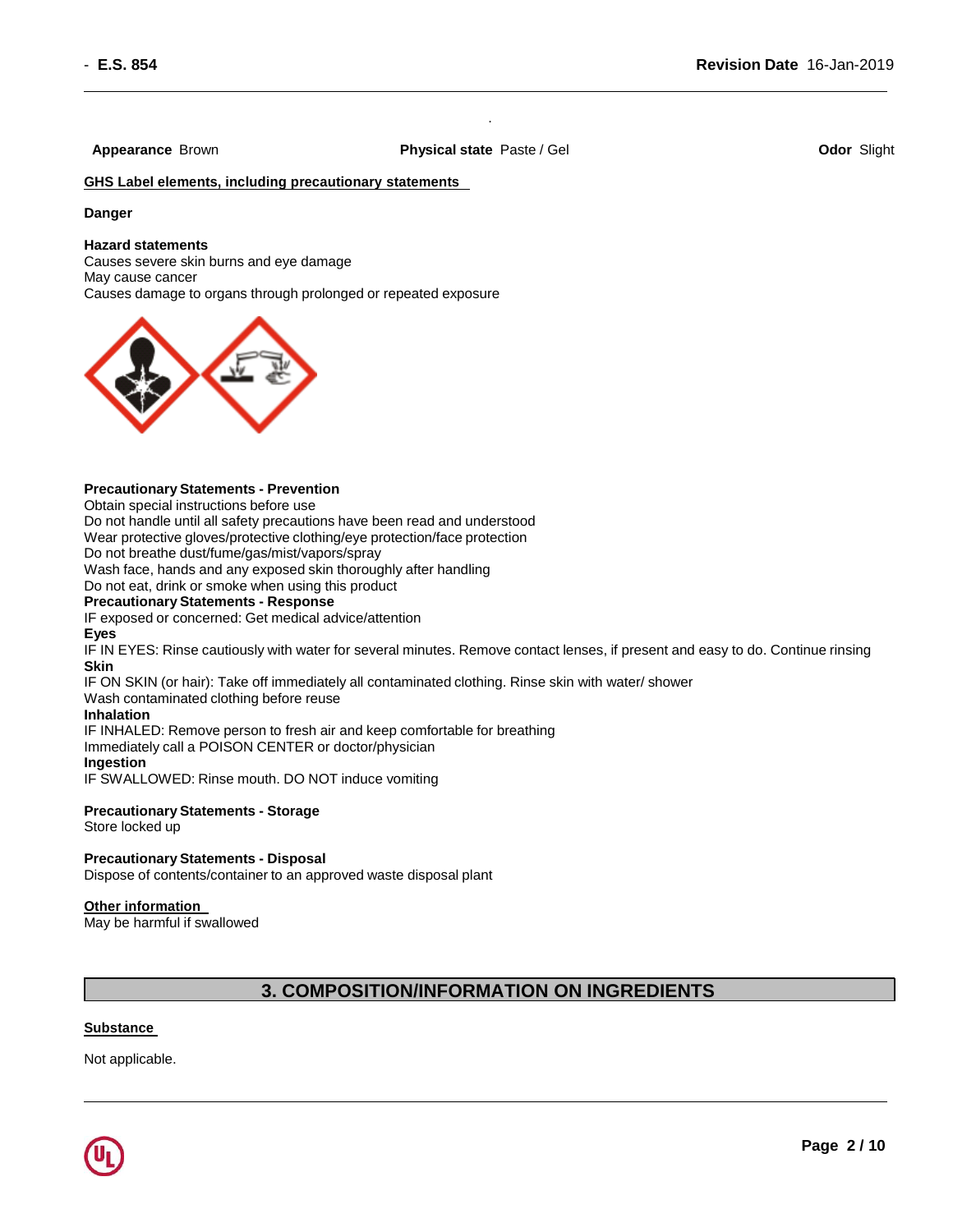#### **Mixture**

| <b>Chemical Name</b>      | CAS-No      | Weight-%  | <b>Hazardous Material</b><br><b>Information Review Act</b><br>registry number (HMIRA<br>registry $#$ ) | Date HMIRA filed and<br>date exemption granted<br>(if applicable) |
|---------------------------|-------------|-----------|--------------------------------------------------------------------------------------------------------|-------------------------------------------------------------------|
| <b>Proprietary Resin</b>  |             | 35-40     |                                                                                                        |                                                                   |
| Kaolin                    | 1332-58-7   | $35 - 40$ |                                                                                                        |                                                                   |
| Refractory ceramic fibers | 142844-00-6 | $10 - 15$ |                                                                                                        |                                                                   |
| Quartz                    | 14808-60-7  | $5 - 10$  |                                                                                                        |                                                                   |
| Cellulose                 | 9004-34-6   | 1-5       |                                                                                                        |                                                                   |

## **4. FIRST AID MEASURES**

#### **First aid measures**

| <b>General advice</b>                                       | IF exposed or concerned: Get medical advice/attention. Show this safety data sheet to the<br>doctor in attendance.      |
|-------------------------------------------------------------|-------------------------------------------------------------------------------------------------------------------------|
| <b>Inhalation</b>                                           | Remove to fresh air.                                                                                                    |
| Eye contact                                                 | Rinse thoroughly with plenty of water for at least 15 minutes, lifting lower and upper eyelids.<br>Consult a physician. |
| <b>Skin contact</b>                                         | Wash skin with soap and water.                                                                                          |
| Ingestion                                                   | Clean mouth with water and drink afterwards plenty of water.                                                            |
| Most important symptoms and effects, both acute and delayed |                                                                                                                         |
| <b>Symptoms</b>                                             | No information available.                                                                                               |
|                                                             | Indication of any immediate medical attention and special treatment needed                                              |
| Note to physicians                                          | Treat symptomatically.                                                                                                  |

#### **5. FIRE-FIGHTING MEASURES**

| <b>Suitable Extinguishing Media</b>                                                                              | Use extinguishing measures that are appropriate to local circumstances and the<br>surrounding environment.                            |
|------------------------------------------------------------------------------------------------------------------|---------------------------------------------------------------------------------------------------------------------------------------|
| Unsuitable extinguishing media                                                                                   | CAUTION: Use of water spray when fighting fire may be inefficient.                                                                    |
| Specific hazards arising from the<br>chemical                                                                    | No information available.                                                                                                             |
| <b>Hazardous Combustion Products</b>                                                                             | Carbon oxides.                                                                                                                        |
| <b>Explosion Data</b><br><b>Sensitivity to Mechanical Impact None.</b><br><b>Sensitivity to Static Discharge</b> | None.                                                                                                                                 |
| Special protective equipment for<br>fire-fighters                                                                | Firefighters should wear self-contained breathing apparatus and full firefighting turnout<br>gear. Use personal protection equipment. |

### **6. ACCIDENTAL RELEASE MEASURES**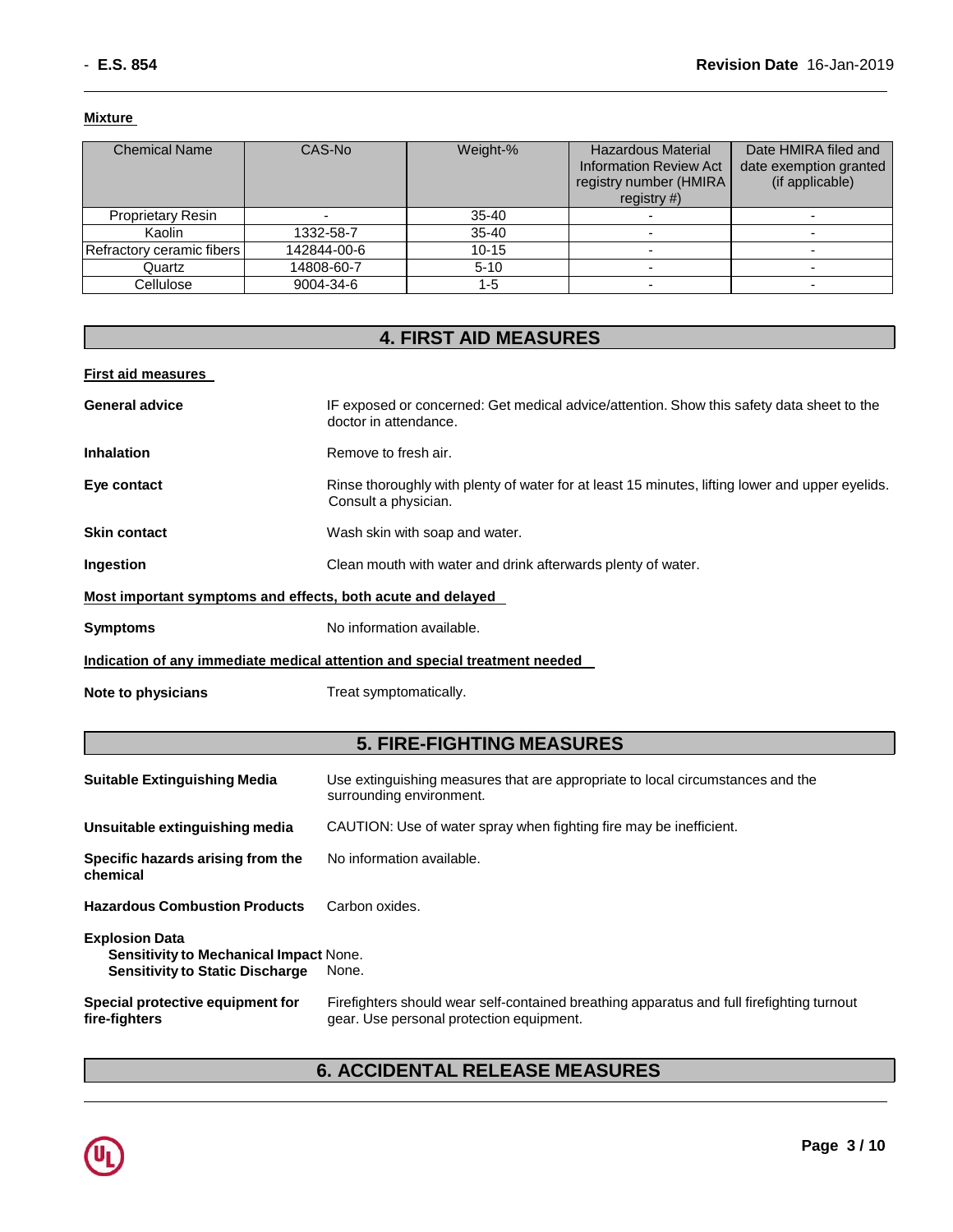#### **Personal precautions, protective equipment and emergency procedures**

| <b>Personal precautions</b>                          | Ensure adequate ventilation. Use personal protective equipment as required. Evacuate<br>personnel to safe areas. |  |
|------------------------------------------------------|------------------------------------------------------------------------------------------------------------------|--|
| <b>Other Information</b>                             | Refer to protective measures listed in Sections 7 and 8.                                                         |  |
| <b>Environmental precautions</b>                     |                                                                                                                  |  |
| <b>Environmental precautions</b>                     | See Section 12 for additional Ecological Information.                                                            |  |
| Methods and material for containment and cleaning up |                                                                                                                  |  |
| <b>Methods for containment</b>                       | Prevent further leakage or spillage if safe to do so.                                                            |  |
| Methods for cleaning up                              | Pick up and transfer to properly labeled containers.                                                             |  |
| <b>Prevention of secondary hazards</b>               | Clean contaminated objects and areas thoroughly observing environmental regulations.                             |  |

#### **7. HANDLING AND STORAGE**

#### **Precautions for safe handling**

**Advice on safe handling** Handle in accordance with good industrial hygiene and safety practice. Avoid contact with skin, eyes or clothing. Ensure adequate ventilation.

#### **Conditions for safe storage, including any incompatibilities**

**Storage Conditions** Keep containers tightly closed in a dry, cool and well-ventilated place.

#### **8. EXPOSURE CONTROLS/PERSONAL PROTECTION**

#### **Control parameters**

#### **Exposure Limits** .

| <b>Chemical Name</b> | <b>ACGIHTLV</b>                         | <b>OSHA PEL</b>                           | <b>NIOSH IDLH</b>                          |
|----------------------|-----------------------------------------|-------------------------------------------|--------------------------------------------|
| Kaolin               | TWA: $2 \text{ mg/m}^3$ particulate     | TWA: 15 $mg/m3$ total dust                | TWA: $10 \text{ mg/m}^3$ total dust        |
| 1332-58-7            | matter containing no asbestos           | TWA: $5 \text{ mg/m}^3$ respirable        | TWA: 5 mg/m <sup>3</sup> respirable dust   |
|                      | and <1% crystalline silica,             | fraction                                  |                                            |
|                      | respirable fraction                     | (vacated) TWA: 10 mg/m <sup>3</sup> total |                                            |
|                      |                                         | dust                                      |                                            |
|                      |                                         | (vacated) TWA: $5 \text{ mg/m}^3$         |                                            |
|                      |                                         | respirable fraction                       |                                            |
| Quartz               | TWA: 0.025 mg/m <sup>3</sup> respirable | TWA: $0.1 \text{ mg/m}^3$ (vacated)       | IDLH: 50 mg/m <sup>3</sup> respirable dust |
| 14808-60-7           | fraction                                |                                           | TWA: 0.05 mg/m <sup>3</sup> respirable     |
|                      |                                         |                                           | dust                                       |
| Cellulose            | TWA: $10 \text{ mg/m}^3$                | TWA: 15 mg/m <sup>3</sup> total dust      | TWA: $10 \text{ mg/m}^3$<br>total dust     |
| 9004-34-6            |                                         | TWA: $5 \text{ mg/m}^3$ respirable        | TWA: 5 mg/m <sup>3</sup> respirable dust   |
|                      |                                         | fraction                                  |                                            |
|                      |                                         | (vacated) TWA: 15 mg/m <sup>3</sup> total |                                            |
|                      |                                         | dust                                      |                                            |
|                      |                                         | (vacated) TWA: $5 \text{ mg/m}^3$         |                                            |
|                      |                                         | respirable fraction                       |                                            |

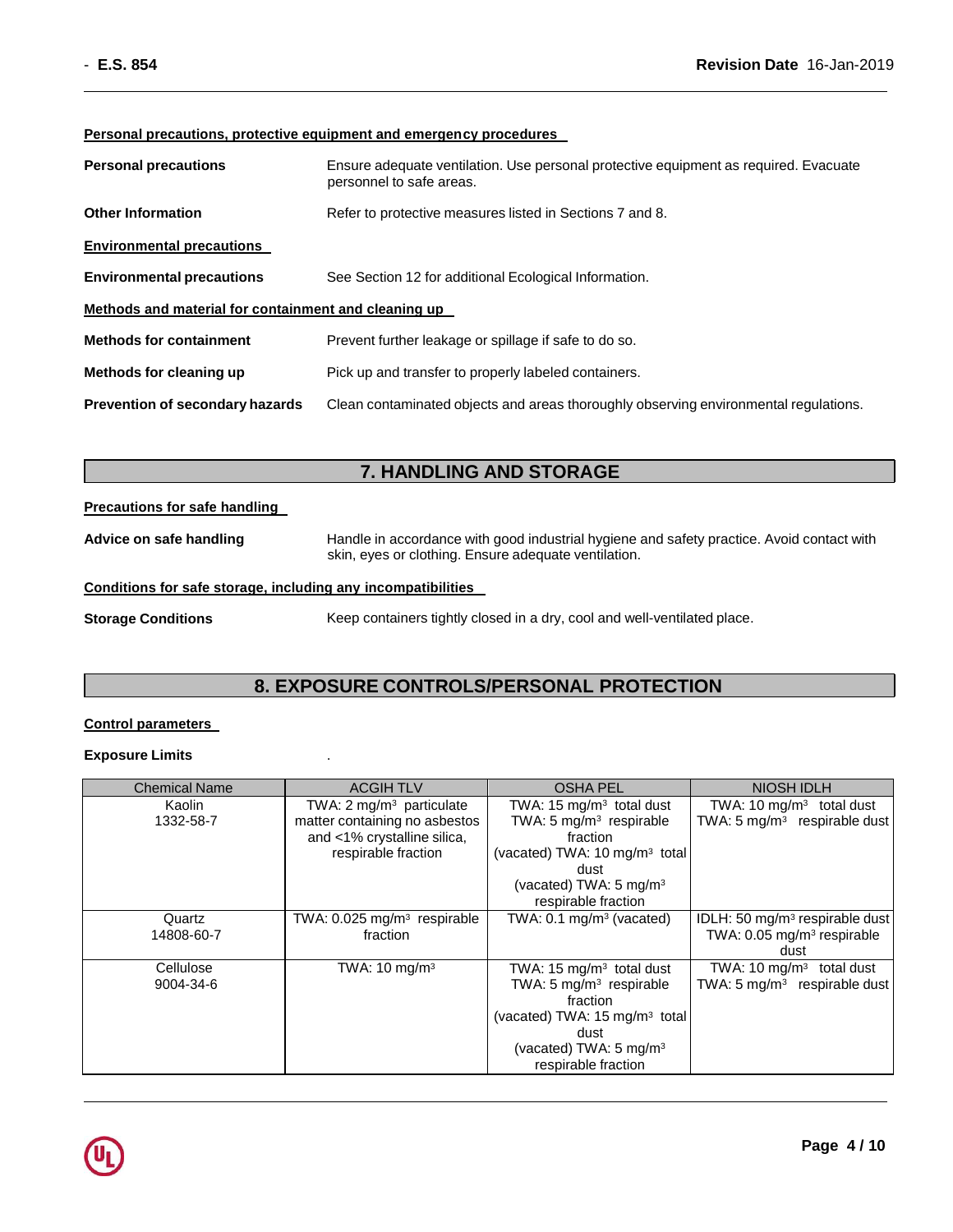| <b>Chemical Name</b> | Alberta                          | <b>British Columbia</b>        | Ontario TWAEV              | Quebec                           |
|----------------------|----------------------------------|--------------------------------|----------------------------|----------------------------------|
| Kaolin               | TWA: $2 \text{ mg/m}^3$          | TWA: $2 \text{ mg/m}^3$        | TWA: $2 \text{ mg/m}^3$    | TWA: $5 \text{ mg/m}^3$          |
| 1332-58-7            |                                  |                                |                            |                                  |
| Quartz               | TWA: $0.025$ mg/m <sup>3</sup>   | TWA: $0.025$ mg/m <sup>3</sup> | TWA: $0.10 \text{ mg/m}^3$ | TWA: $0.1 \text{ mg/m}^3$        |
| 14808-60-7           |                                  |                                |                            |                                  |
| Cellulose            | TWA: 10 mg/m <sup>3</sup> TWA: 5 | TWA: $10 \text{ mg/m}^3$       | TWA: $10 \text{ mg/m}^3$   | TWA: 10 mg/m <sup>3</sup> TWA: 5 |
| 9004-34-6            | mg/m <sup>3</sup>                | TWA: $3 \text{ mg/m}^3$        |                            | mg/m <sup>3</sup>                |

**Other Exposure Guidelines** Vacated limits revoked by the Court of Appeals decision in AFL-CIO v. OSHA, 965 F.2d 962 (11th Cir., 1992).

#### **Appropriate engineering controls**

## **Engineering controls** Showers

Eyewash stations Ventilation systems.

#### **Individual protection measures, such as personal protective equipment**

| <b>Eye/face protection</b>            | Wear safety glasses with side shields (or goggles).                                                                                                                           |
|---------------------------------------|-------------------------------------------------------------------------------------------------------------------------------------------------------------------------------|
| <b>Hand protection</b>                | Wear suitable gloves. Viton™. Nitrile rubber. Rubber gloves. Neoprene gloves.                                                                                                 |
| Skin and body protection              | Wear suitable protective clothing. Long sleeved clothing.                                                                                                                     |
| <b>Respiratory protection</b>         | No protective equipment is needed under normal use conditions. If exposure limits are<br>exceeded or irritation is experienced, ventilation and evacuation may be required.   |
| <b>General hygiene considerations</b> | Do not eat, drink or smoke when using this product. Wash hands before breaks and<br>immediately after handling the product. Handle in accordance with good industrial hygiene |

#### **9. PHYSICAL AND CHEMICAL PROPERTIES**

#### **Physical and Chemical Properties Physical state** Paste / Gel **Appearance** Brown **Odor** Slight **Color** No information available

#### **Odor Threshold** Not applicable **Property Values Remarks Method pH** 5.3 None known **Melting / freezing point** No data available None Known **Boiling point / boiling range** No data available **None known**<br> **Flash Point** None known<br>  $>260$ **Evaporation Rate Notata available Notata available None known Flammability (solid, gas)** No data available None known **Flammability Limit in Air** None known **Upper flammability limit** No data available **Lower flammability limit** No data available **Vapor pressure 12 COVER 10 COVER 10 None 20 Aport Pressure 10 Aport Pressure 10 Aport Pressure 10 Aport Pressure 10 Aport Pressure 10 Aport Pressure 10 Aport Pressure 10 Aport Pressure 10 Aport Pressure 10 Aport Pressure Vapor density No. 2018 None known None known None known Relative density**<br> **Water Solubility**<br> **Water Solubility**<br> **Water Solubility Solubility(ies)** No data available **None known Partition coefficient: n-octanol/water** Not Established

and safety practice.

# **Flash Point 260 None known Virtually insoluble Autoignition temperature No data available None known**

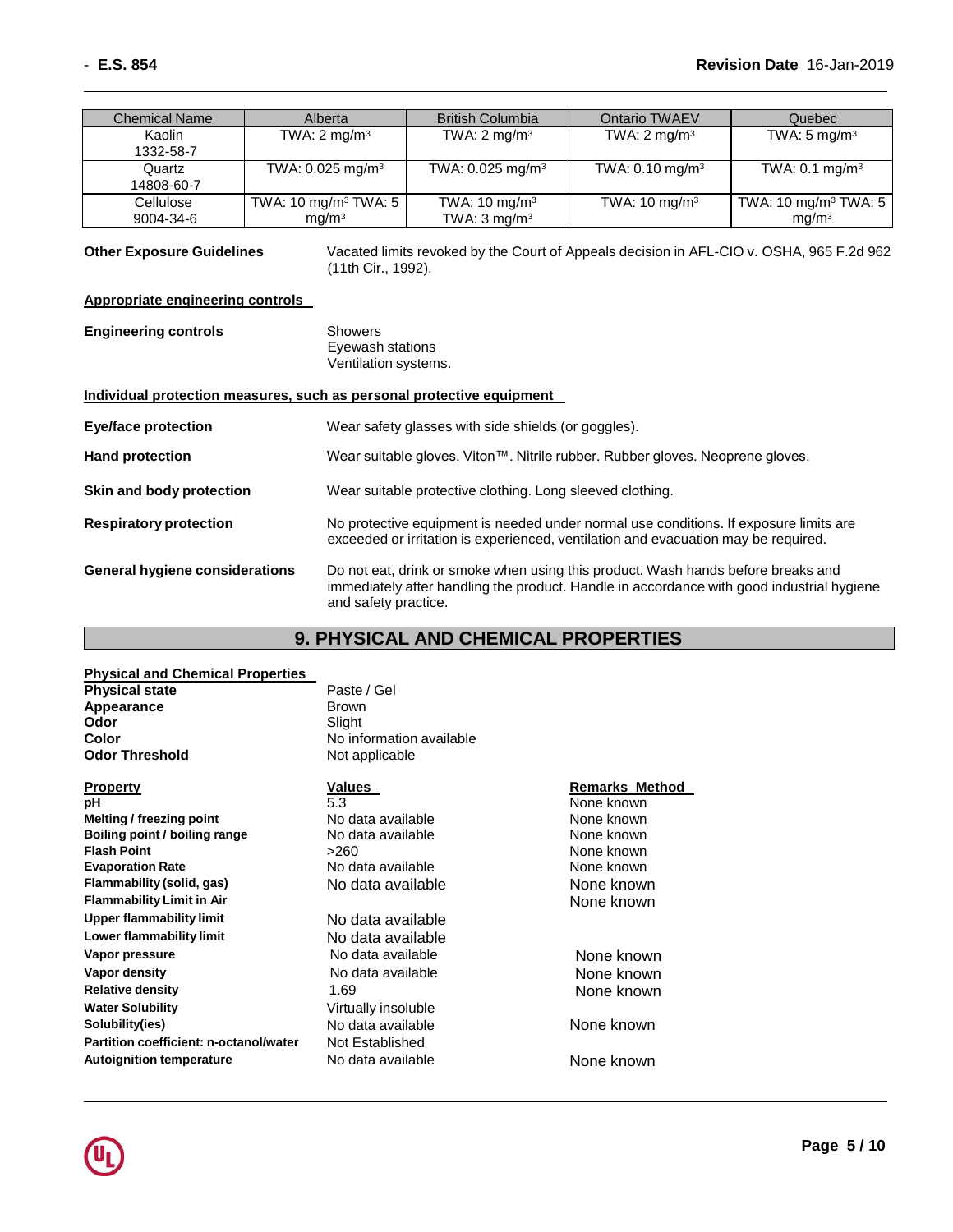| <b>Decomposition temperature</b><br><b>Kinematic viscosity</b><br><b>Dynamic viscosity</b><br><b>Explosive properties</b><br><b>Oxidizing properties</b>                                                             | No data available<br>No data available<br>No data available<br>No information available<br>No information available                                                                              | None known<br>None known<br>None known |
|----------------------------------------------------------------------------------------------------------------------------------------------------------------------------------------------------------------------|--------------------------------------------------------------------------------------------------------------------------------------------------------------------------------------------------|----------------------------------------|
| <b>Other Information</b><br><b>Softening Point</b><br><b>Molecular Weight</b><br><b>VOC Content (%)</b><br><b>Liquid Density</b><br><b>Bulk Density</b><br><b>Particle Size</b><br><b>Particle Size Distribution</b> | No information available<br>No information available<br>No information available<br>No information available<br>No information available<br>No information available<br>No information available |                                        |
|                                                                                                                                                                                                                      | <b>10. STABILITY AND REACTIVITY</b>                                                                                                                                                              |                                        |
| <b>Reactivity</b>                                                                                                                                                                                                    | No information available. Chemical                                                                                                                                                               |                                        |
| stability                                                                                                                                                                                                            | Stable under normal conditions.                                                                                                                                                                  |                                        |
| Possibility of Hazardous Reactions None under normal processing.                                                                                                                                                     |                                                                                                                                                                                                  |                                        |
| <b>Hazardous Polymerization</b>                                                                                                                                                                                      | Hazardous polymerization does not occur.                                                                                                                                                         |                                        |
| <b>Conditions to avoid</b>                                                                                                                                                                                           | None known based on information supplied.                                                                                                                                                        |                                        |

**Incompatible materials** None known based on information supplied.

**Hazardous Decomposition Products** Carbon oxides.

#### **11. TOXICOLOGICAL INFORMATION**

#### **Information on likely routes of exposure**

#### **Product Information**

| <b>Inhalation</b>   | Specific test data for the substance or mixture is not available. Corrosive by inhalation.<br>(based on components). Inhalation of corrosive fumes/gases may cause coughing, choking,<br>headache, dizziness, and weakness for several hours. Pulmonary edema may occur with<br>tightness in the chest, shortness of breath, bluish skin, decreased blood pressure, and<br>increased heart rate. Inhaled corrosive substances can lead to a toxic edema of the lungs.<br>Pulmonary edema can be fatal. |
|---------------------|--------------------------------------------------------------------------------------------------------------------------------------------------------------------------------------------------------------------------------------------------------------------------------------------------------------------------------------------------------------------------------------------------------------------------------------------------------------------------------------------------------|
| Eye contact         | Specific test data for the substance or mixture is not available. Causes burns. (based on<br>components). Corrosive to the eyes and may cause severe damage including blindness.<br>May cause irreversible damage to eyes.                                                                                                                                                                                                                                                                             |
| <b>Skin contact</b> | Specific test data for the substance or mixture is not available. Corrosive. (based on<br>components). Prolonged skin contact causes burns. Symptoms may be delayed.                                                                                                                                                                                                                                                                                                                                   |
| Ingestion           | Specific test data for the substance or mixture is not available. Causes burns. (based on<br>components). Ingestion causes burns of the upper digestive and respiratory tracts. May<br>cause severe burning pain in the mouth and stomach with vomiting and diarrhea of dark<br>blood. Blood pressure may decrease. Brownish or yellowish stains may be seen around the<br>mouth. Swelling of the throat may cause shortness of breath and choking. May be fatal if<br>swallowed and enters airways.   |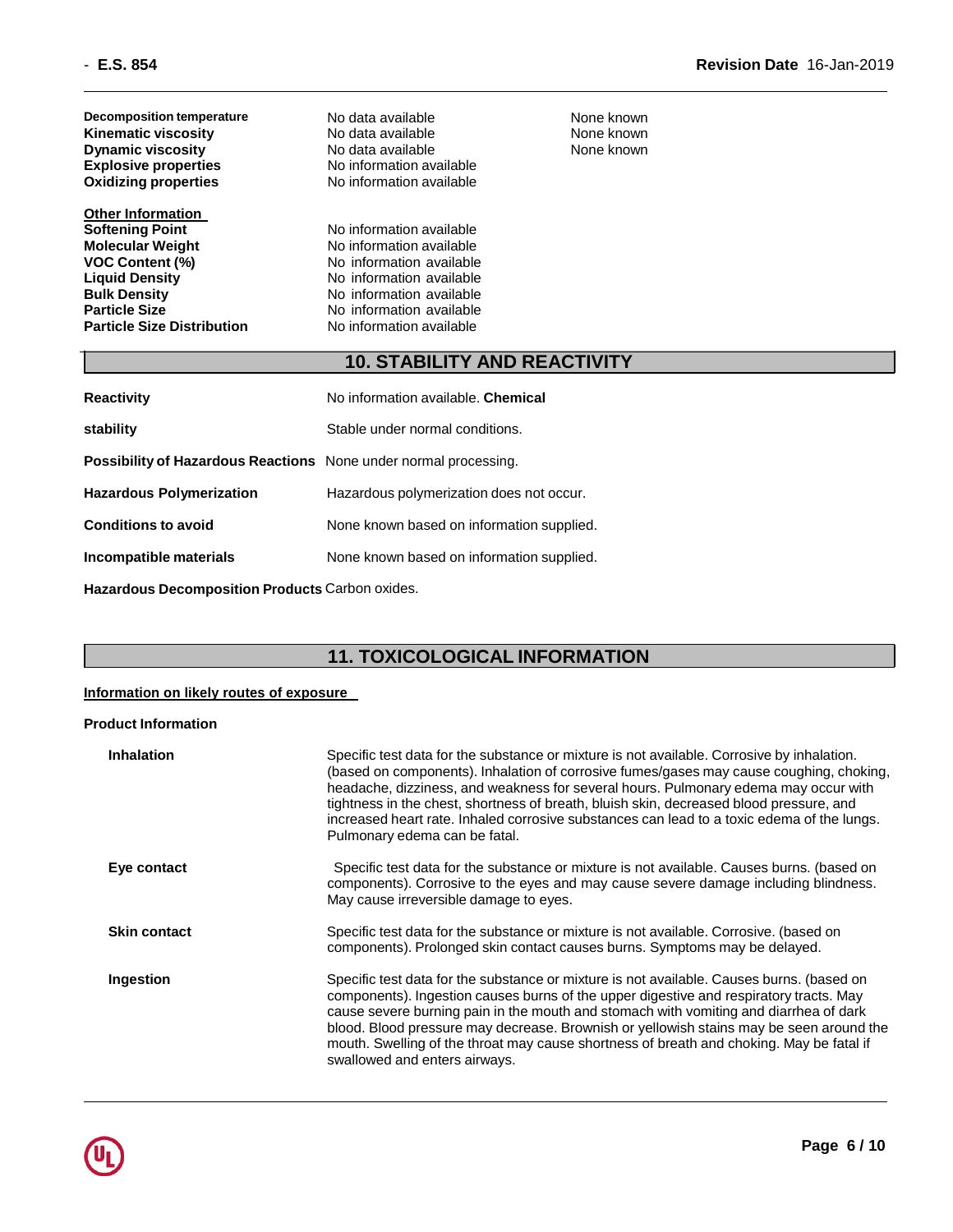#### **Information on toxicological effects**

**Symptoms** Redness. Burning. May cause blindness. Coughing and/ or wheezing.

#### **Numerical measures of toxicity**

**Acute Toxicity**

#### **Unknown acute toxicity** No information available **Component Information**

| <u>,,,,,,,,,,,,,,,,,,,,,,,,,,,,,,,,,</u> |                   |                       |                                         |
|------------------------------------------|-------------------|-----------------------|-----------------------------------------|
| <b>Chemical Name</b>                     | LD50 Oral         | LD50 Dermal           | <b>Inhalation LC50</b>                  |
| Kaolin                                   | 5000 ma/ka<br>Rat | ، Rat '<br>5000 ma/ka |                                         |
| ∠ellulose                                | Rat<br>> 5 a/ka   | Rabbit<br>a/ka        | Rat )<br>5800 mg/m <sup>3</sup><br>-4 h |

#### **Delayed and immediate effects as well as chronic effects from short and long-term exposure**

| <b>Skin corrosion/irritation</b>         | Classification based on data available for ingredients. Prolonged skin contact causes burns.             |
|------------------------------------------|----------------------------------------------------------------------------------------------------------|
| Serious eye damage/eye irritation        | Classification based on data available for ingredients. Causes burns. Risk of serious<br>damage to eyes. |
| <b>Respiratory or skin sensitization</b> | No information available.                                                                                |
| <b>Germ cell mutagenicity</b>            | No information available.                                                                                |
| Carcinogenicity                          | Classification based on data available for ingredients. Contains a known or suspected<br>carcinogen.     |

The table below indicates whether each agency has listed any ingredient as a carcinogen.

| <b>Chemical Name</b>      | ACGIH | <b>IARC</b> | NTP                    | OSHA |
|---------------------------|-------|-------------|------------------------|------|
| Refractory ceramic fibers | A2    | Group 2B    | Reasonably Anticipated |      |
| 142844-00-6               |       |             |                        |      |
| Quartz                    | A2    | Group 1     | Known                  |      |
| 14808-60-7                |       |             |                        |      |

#### **Legend**

**ACGIH (American Conference of Governmental Industrial Hygienists)** A2 - Suspected Human Carcinogen **IARC (International Agency for Research on Cancer)** Group 2B - Possibly Carcinogenic to Humans Group 1 - Carcinogenic to Humans **NTP (National Toxicology Program)** Reasonably Anticipated - Reasonably Anticipated to be a Human Carcinogen **OSHA (Occupational Safety and Health Administration of the US Department of Labor)** X - Present **Reproductive toxicity** No information available. **STOT** - single exposure No information available. **STOT - repeated exposure** Causes damage to organs through prolonged or repeated exposure.

**Aspiration hazard** No information available.

#### **12. ECOLOGICAL INFORMATION**

**Ecotoxicity** The environmental impact of this product has not been fully investigated.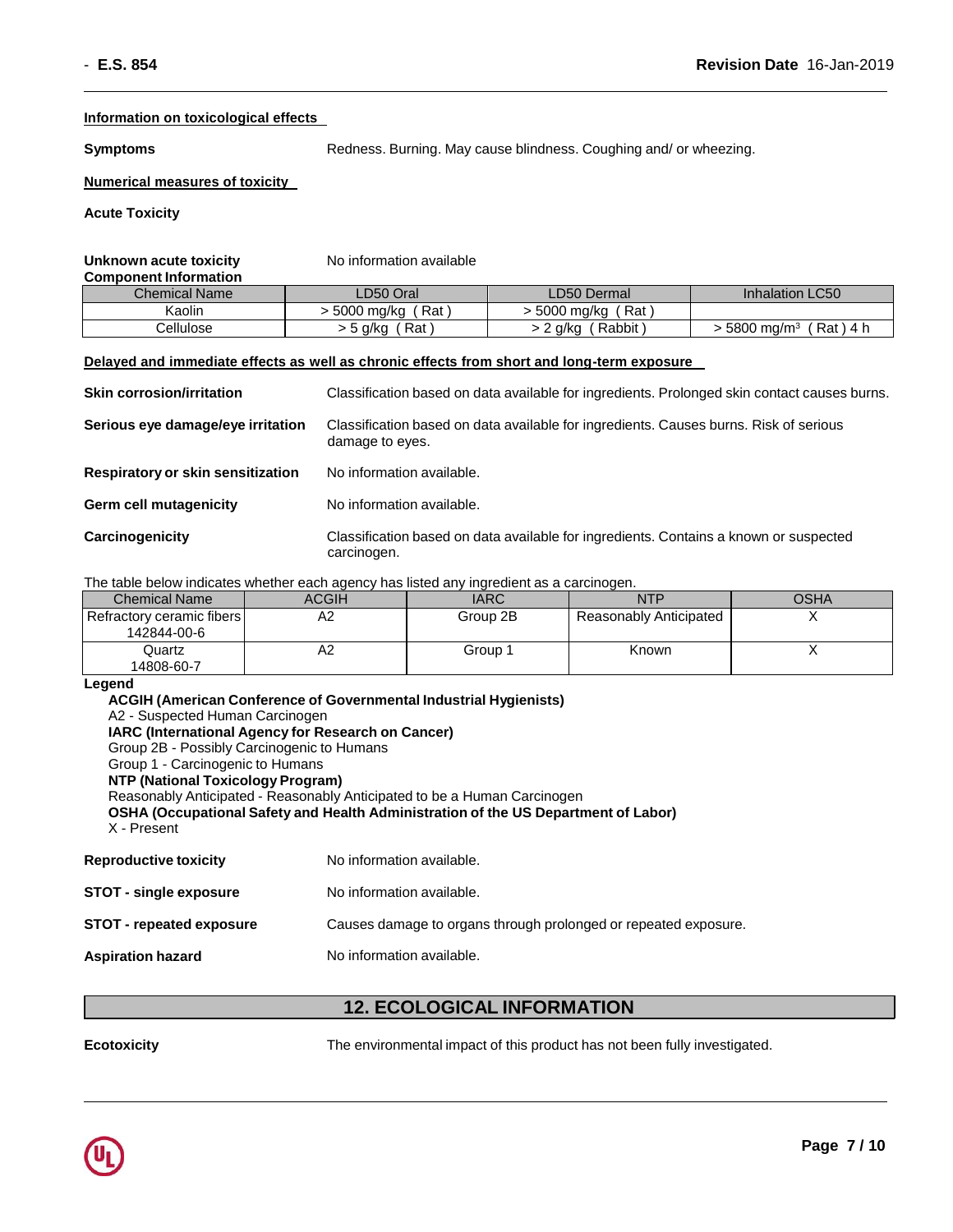| <b>13. DISPOSAL CONSIDERATIONS</b>   |                                    |  |  |
|--------------------------------------|------------------------------------|--|--|
| Other adverse effects                | No information available.          |  |  |
| <b>Mobility</b>                      | No information available.          |  |  |
| <b>Bioaccumulation</b>               | There is no data for this product. |  |  |
| <b>Persistence and Degradability</b> | No information available.          |  |  |

# **Waste treatment methods**

| Waste from residues/unused | Dispose of in accordance with local regulations. Dispose of waste in accordance with |
|----------------------------|--------------------------------------------------------------------------------------|
| products                   | environmental legislation.                                                           |
| Contaminated packaging     | Do not reuse empty containers.                                                       |

#### **14. TRANSPORT INFORMATION**

|             | <b>15. REGULAT</b>   |
|-------------|----------------------|
| ADN         | NOT REGULATED        |
| ADR         | <b>NOT REGULATED</b> |
| <u>RID</u>  | <b>NOT REGULATED</b> |
| <b>IMDG</b> | Not regulated        |
| IATA        | Not regulated        |
| <b>ICAO</b> | <b>NOT REGULATED</b> |
| MEX         | <b>NOT REGULATED</b> |
| <u>TDG</u>  | Not regulated        |
| DOT         | NOT REGULATED        |

#### **15. REGULATORY INFORMATION**

**Safety, health and environmental regulations/legislation specific for the substance or mixture** 

**International Regulations**

**Ozone-depleting substances (ODS)** Not applicable

**Persistent Organic Pollutants** Not applicable

**Export Notification requirements** Not applicable

| <b>International Inventories</b> |           |
|----------------------------------|-----------|
| TSCA                             | Complies. |
| <b>DSL/NDSL</b>                  | Complies. |

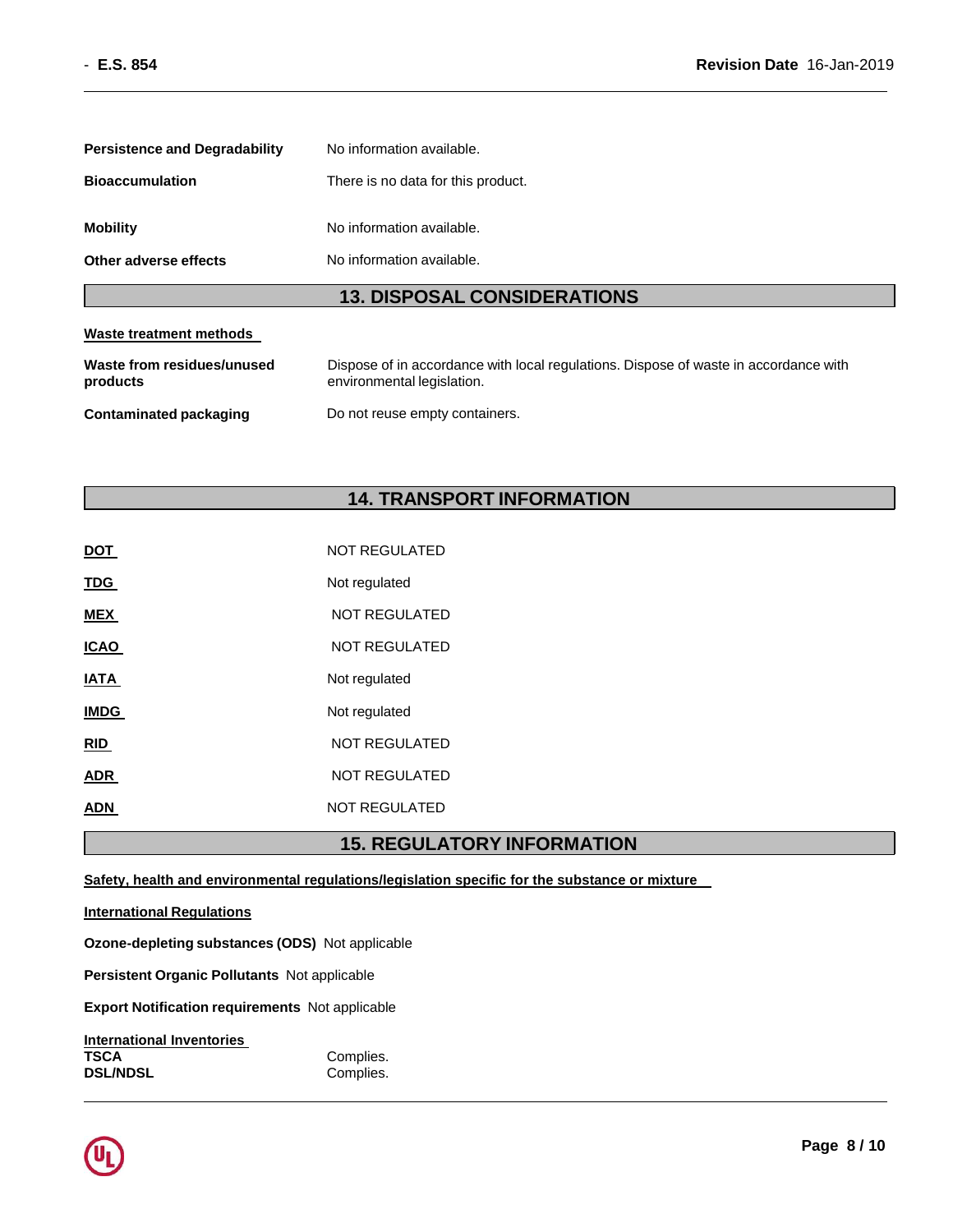| EINECS/ELINCS | Complies.                                         |
|---------------|---------------------------------------------------|
| <b>ENCS</b>   | Contact supplier for inventory compliance status. |
| <b>KECL</b>   | Complies.                                         |
| <b>PICCS</b>  | Contact supplier for inventory compliance status. |
| <b>AICS</b>   | Contact supplier for inventory compliance status. |

#### **Legend**

**TSCA** - United States Toxic Substances Control Act Section 8(b) Inventory

**DSL/NDSL** - Canadian Domestic Substances List/Non-Domestic Substances List

**EINECS/ELINCS** - European Inventory of Existing Chemical Substances/European List of Notified Chemical Substances

**ENCS** - Japan Existing and New Chemical Substances

**KECL** - Korean Existing and Evaluated Chemical Substances

**PICCS** - Philippines Inventory of Chemicals and Chemical Substances

**AICS** - Australian Inventory of Chemical Substances

#### **US Federal Regulations**

#### **SARA 313**

Section 313 of Title III of the Superfund Amendments and Reauthorization Act of 1986 (SARA). This product does not contain any chemicals which are subject to the reporting requirements of the Act and Title 40 of the Code of Federal Regulations, Part 372

| Acute Health Hazard               | No. |
|-----------------------------------|-----|
| Chronic Health Hazard             | No. |
| Fire Hazard                       | No. |
| Sudden release of pressure hazard | No. |
| Reactive Hazard                   | N٥  |

#### **CWA (Clean Water Act)**

This product does not contain any substances regulated as pollutants pursuant to the Clean Water Act (40 CFR 122.21 and 40 CFR 122.42)

#### **CERCLA**

This material, as supplied, does not contain any substances regulated as hazardous substances under the Comprehensive Environmental Response Compensation and Liability Act (CERCLA) (40 CFR 302) or the Superfund Amendments and Reauthorization Act (SARA) (40 CFR 355). There may be specific reporting requirements at the local, regional, or state level pertaining to releases of this material

#### **US State Regulations**

#### **California Proposition 65**

This product contains the following Proposition 65 chemicals.

| <b>Chemical Name</b>                    | <b>California Proposition 65</b>                              |
|-----------------------------------------|---------------------------------------------------------------|
| Refractory ceramic fibers - 142844-00-6 | Carcinoɑen                                                    |
| Quartz - 14808-60-7                     | carcinogen, 10/1/1988 (airborne particles of respirable size) |

#### **U.S. State Right-to-Know Regulations**

This product may contain substances regulated by state right-to-know regulations.

| <b>Chemical Name</b> | <b>New Jersey</b> | Massachusett Pennsylvania Rhode Island |  | <b>Illinois</b> |
|----------------------|-------------------|----------------------------------------|--|-----------------|
|                      |                   |                                        |  |                 |
| Kaolin               |                   |                                        |  |                 |
| 1332-58-7            |                   |                                        |  |                 |
| Quartz               |                   |                                        |  |                 |
| 14808-60-7           |                   |                                        |  |                 |
| Cellulose            |                   |                                        |  |                 |